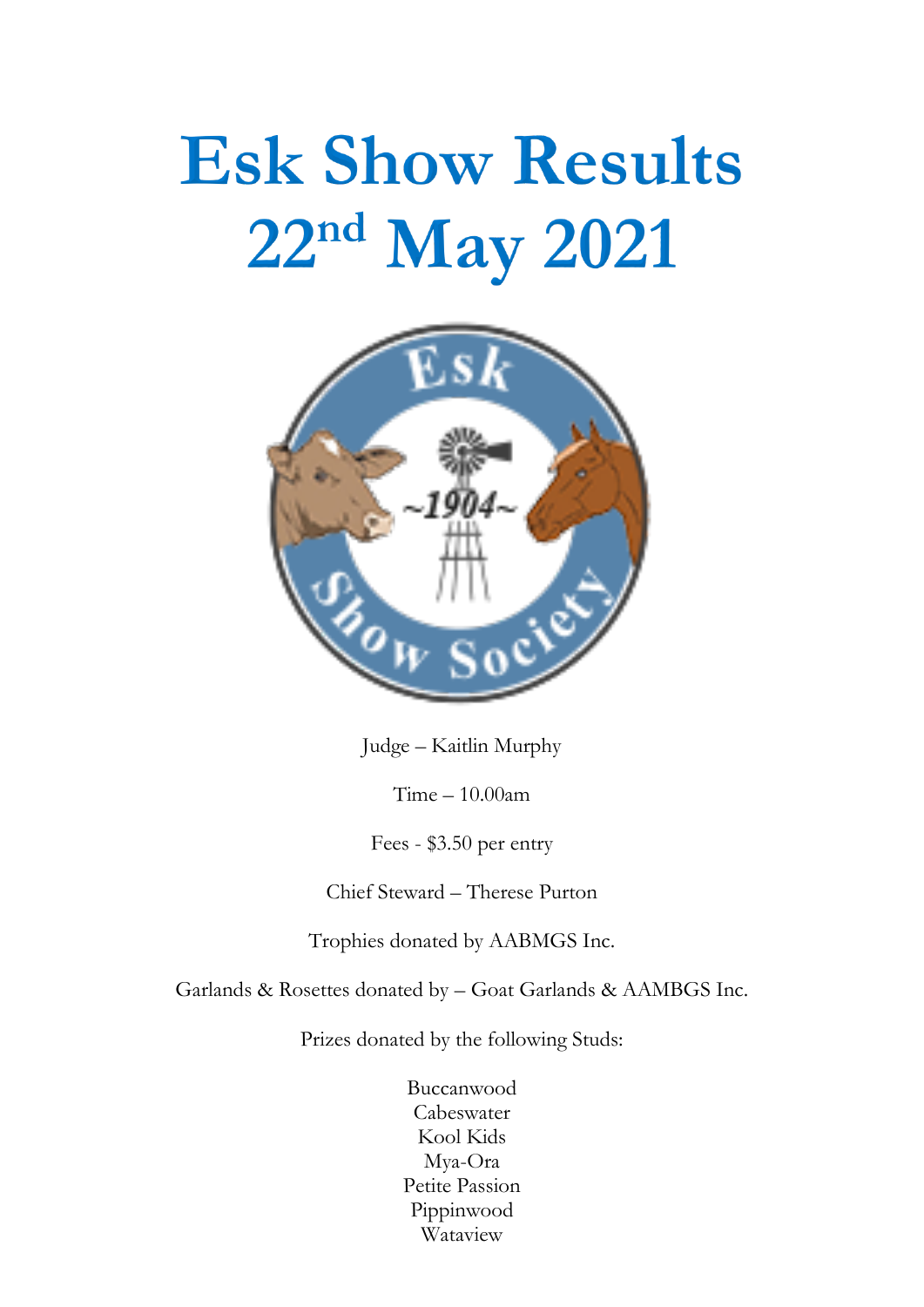#### **CLASSES:**

#### **WETHERS:**

- **7. Wether 6 to 12 months – Any Breed (1)**
	- **1. Mya-Ora Finn – Lyndell Bentley**

### **CHAMPION MINIATURE KID WETHER <b>MYA-ORA FYNN**

- **8. Wether 1 to 2 years – Any Breed (1)**
	- **1. Mya-Ora Rafiki – Skye Rundle**

#### **CHAMPION MINIATURE ADULT WETHER <b>MYA-ORA RAFIKI**

## **SUPREME MINIATURE WETHER**



CABESWATER STUD

**DOES**

#### **KID DOES UNDER 6 MONTHS:**

- **15. NIGERIAN DWARF Kid Doe under 6 months (1)**
	- **1. Dandalee Park Shasta – Neil & Glennys Fletcher**

#### **CHAMPION KID DOE UNDER 6 MONTHS DANDALEE PARK SHASTA**

#### **KID DOES 6 TO 12 MONTHS:**

- **18. AUSTRALIAN MINIATURE Kid Doe 6 to 12 months (5)**
	- **1. Buccanwood Armani – Claire Pearson**
	- **2. Cabeswater Gwenlian – Paige & Skye Rundle**
	- **3. Cabeswater Henrietta – Paige & Skye Rundle**
- **21. PYGMY Kid Doe 6 to 12 months (2)**
	- **1. Buccanwood Luarna – Claire Pearson**
	- **2. Mya-Ora Lulu – Lyndell Bentley**
- **22. NIGERIAN DWARF Kid Doe 6 to 12 months (1)**
	- **1. Dandalee Park Rosella – Neil & Glennys Fletcher**

**CHAMPION KID DOE 6 TO 12 MONTHS BUCCANWOOD ARMANI RESERVE CHAMPION KID DOE 6 TO 12 MONTHS DANDALEE PARK ROSELLA**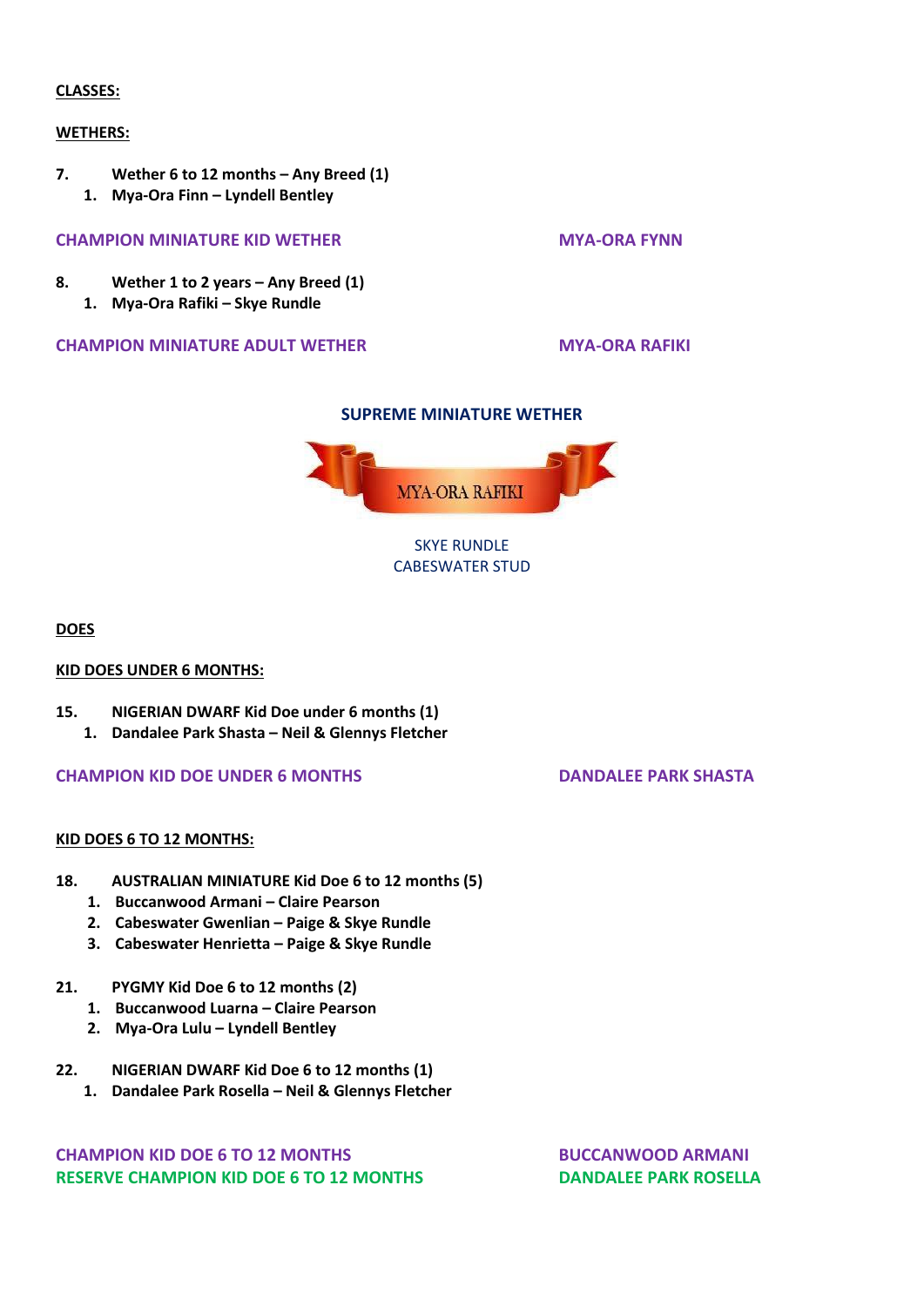#### **JUNIOR DOES 1 TO 3 YEARS:**

#### **25 & 26. AUSTRALIAN MINIATURE Junior Doe 1 to 3 years (2)**

- **1. Buccanwood Miss Dior – Claire Pearson**
- **2. Rivergate Ebony – Paige & Skye Rundle**
- **29. PYGMY Junior Doe 1 to 3 years (2)**
	- **1. Mya-Ora Melody Jane – Lyndell Bentley**
	- **2. Mini-Lee Caitlin Rose – Claire Pearson**

## **CHAMPION JUNIOR DOE MYA-ORA MELODY JANE RESERVE CHAMPION JUNIOR DOE MINI-LEE CAITLIN ROSE**

### **BUCKS**

### **KID BUCKS 6 TO 12 MONTHS:**

### **48. AUSTRALIAN MINIATURE Kid Buck 6 to 12 month (1)**

- 1. **Cabeswater Mr Darcy Paige & Skye Rundle**
- **51. PYGMY Kid Buck 6 to 12 months (2)**
	- **1. Buccanwood Benjamin Button – Claire Pearson**
	- **2. Vino Amore Storm Shadow – Claire Pearson**

# **CHAMPION KID BUCK 6 TO 12 MONTHS BUCCANWOOD BENJAMIN BUTTON RESERVE CHAMPION KID BUCK 6 TO 12 MONTHS VINO AMORE STORM SHADOW**

## **JUNIOR BUCKS 1 TO 3 YEARS:**

- **55. AUSTRALIAN MINIATURE Junior Buck 1 to 3 years (3)**
	- **1. Craiglea Baloo – Claire Pearson**
	- **2. Mya-Ora Tyrion Lannister – Paige & Skye Rundle**
	- **3. Wataview Cassius – Lyndell Bentley**

#### **58. PYGMY Junior Buck 1 to 3 years (1)**

**1. Mya-Ora Sammy Davis – Lyndell Bentley**

# **CHAMPION JUNIOR BUCK AND CHAMPION JUNIOR BUCK RESERVE CHAMPION JUNIOR BUCK CRAIGLEA BALOO**